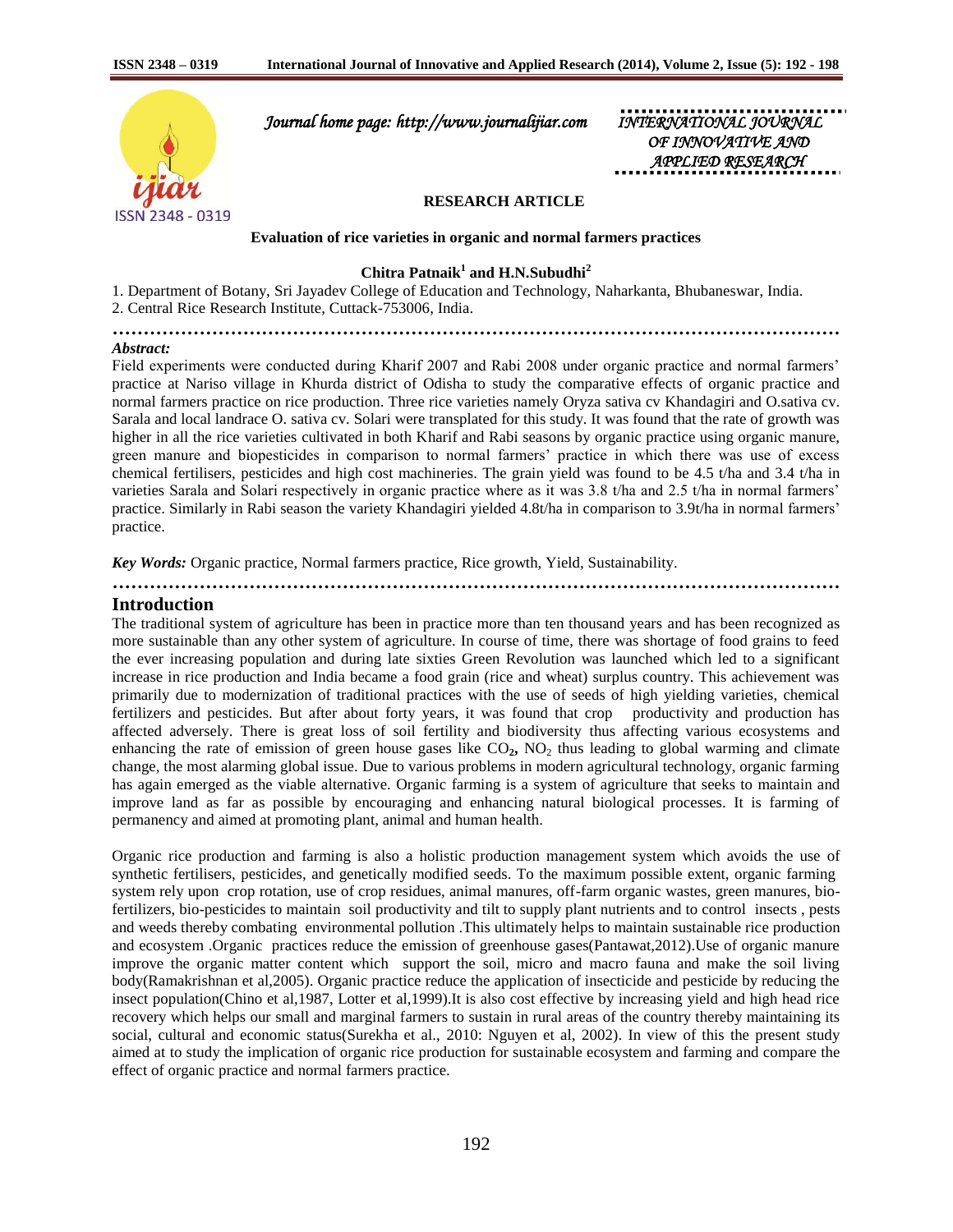### **Materials and methods**

In Kharif 2007 two rice varieties namely *Oryza sativa* var. Sarala and an indigenous variety *Oryza sativa* var. Solari are transplanted for this study. The duration of Sarala and Solari is 150 and 135 days respectively.

In Rabi 2008, season *Oryza sativa var.*Khandagiri was taken as test crop which is high yielding and of 110 days duration. Healthy seeds were locally available and collected from Loka SomabayPratisthan(LSP),Nariso.

 Field experiments were done by organic and normal farmer's Practice (NFP) at Nariso village of Khurda district, Odisha taking 25Cents (1/4th acre) for each variety for each treatment.

#### **Organic practices:**

#### **Land Preparation:**

The land was ploughed thoroughly with Bullock plough and farm yard manure (FYM) was evenly spread on the whole field. Then Dhanicha (*Sesbania aculeata*) seeds (2.5 kg) were sown and on the arrival of monsoon, puddling was done with 3-5cm of standing water in the field when dhanicha plants attained 1-1.5ft height leaving some plants at the periphery of the field for collecting seeds for the next season. Weeds along with the young dhanicha plants were threshed and mixed in the soil. By this the weed problem could be avoided to some extent. Then neem cakes (12 kg) were spread evenly throughout field. Puddling up to 10cm depth make the silty clay soil soft for the seedling to establish themselves faster, to minimize the leaching of nutrients and thereby increasing the availability of plant nutrients. .

**Transplantation:** Young, healthy seedlings at 4-5 leaf stage were transplanted which can establish themselves faster and grow better and give 15 percent more yield. In case of Kharif, 20-25 days seedlings were transplanted whereas in case of Rabi, 30-40 days seedling were transplanted. The spacing was  $20X10$  cm with 1 to2.5cm of standing water in labeled field.

**Weeding:** Early weeding (2weeks after planting) was done manually by male labourers. Second weeding was done manually by hand after four weeks to maintain weed free condition during growth period at 40-45 days after transplantation.

**Pest and disease management:** Spraying with fresh cow urine with water (1:5dilution) was done after 3 weeks of transplantation to prevent outbreak of pest and diseases. Neem oil cakes were also used during land preparation before transplantation to fumigate soil from different pathogens.

**Use of Biofertiliser:** Biofertilisers like Azotobacter (1kg) and Azospirillum (1kg) inoculants were applied to soil during vegetative growth period (3weeks after transplantation) to maintain soil productivity especially nitrogen content of soil. Besides that they suppressed the growth of pathogenic bacteria in soil and increased the yield by secreting growth promoting substances.

**Organic Manures and nutrients Management:** In Nariso Experiment , locally available organic manures like FYM(Farm yard manure), cow dung compost, crop residues, green manure (Dhanicha*-Sesbasia aculeata*) and Neem oil cakes were used as the source of major & minor plant nutrients like N,P,K,Zn, Fe, Mn etc. FYM & cow dung compost of about 2quintal, 12kg of Neem oil cakes, 2.5kg of Dhanicha seeds were used during land preparation before transplantation. Biofertiliser like Azospirillum and Azotobacter (1kg each) were applied to the soil 45days after transplantation which helps in atmospheric nitrogen fixation to improve the soil productivity. Handi Khata was also used as growth promoter to promote the growth of panicles and to reduce number of chaps (false grains).

**Harvesting:** Harvesting was done at the proper time when the grains were getting golden yellow in colour leaving few yellow green grains at the base of panicles so that it prevents losses in yield because of the shedding of grains. Harvesting too early to maturity or too late was not done to prevent yield loss. Harvesting was done after draining away of water so that the field became dry to facilitate manual harvesting. Crops were cut with sickle mainly by male laborers and then kept in the field for 3 to 4 days for drying under sun. Harvesting was done when the moisture content of the grain is about 20-25 percent. Then the harvest was kept for drying to reduce the moisture content to 13-14 percent before milling.

**Storage:** Paddy was stored either for the use as seed for the next season or for milling. Proper storage of the produce was done (200kg grains: 1kg neem oil cake) in the containers to avoid fungal attack, bad odour and bitter taste.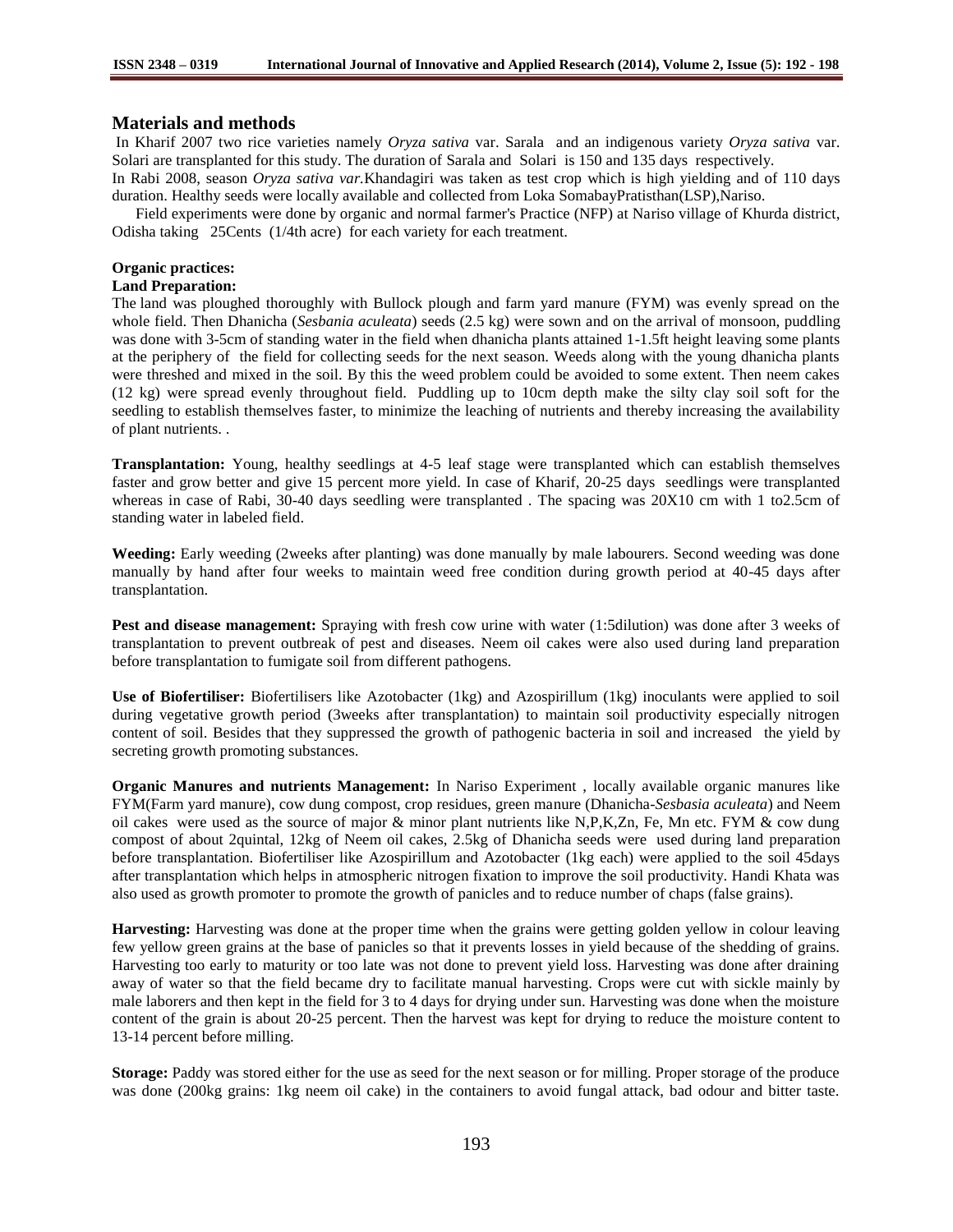Paddy was stored as needed in jute bags or in container made up of rope, straw, bamboo or mud otherwise known as Kothi. Rice (husked rice), either semi polished or polished was also stored in jute bags.

#### **Normal Farmers Practice:**

**Nursery raising**: Preparation of seed bed was done taking 4cents of land for each variety. Chemical fertilizers like DAP (2 kg) for phosphate, potash (1 kg) for potassium, Urea (2 kg) for nitrogen and chemical soil fumigant like Carbofuran (500gm) were applied to the ploughed land.

**Transplantation:** An area of 25 cents was ploughed by bullock and irrigation was applied in the field. Then chemical fertilizers like DAP (6kg), Potash (3 kg), urea (6 kg) were broadcasted on the field followed by puddling using Power tiller. Then in 2-3 days interval after settling of the soil, transplanting operation was completed.

**Application of fertilisers:** After 15-20days of transplantation first dose of fertilizer (Urea-12kg) was administrated. Then after about two months of transplantation second dose of fertilizers like Urea (6kg), Potash (3 kg) and DAP (6 kg) were administered.

**Weeding:** Weeding was done twice in the whole period. First weeding was done after about one month and second after about two months after transplantation by spraying synthetic weedicides usually Heptachlor or Pretilachloro.

**Pest and disease control:** To control stem borer disease after one month of transplantation chemical pesticide like Carbofuran (1.5 kg) was administrated. Chemical pesticides like Bavistein (50 gm.) and Streptomycin (20 gm) were applied to control Rice Tungro disease which is most commonly seen.

#### **Water management**

The HYV rice variety consumed 30 percent more water in normal farming practice as compared to practices in the organic method. During puddling and transplantation 2"-3" water is needed, while after 15 days of transplantation 3"-4" of standing water is required. After 21 days of transplantation till 60 days the field needs to be flooded with 4"-5" of water because of use of chemical fertilizers**.** 

## **Results and Discussions**

 Different parameters both vegetative and reproductive growth period like shoot length, root length, leaf number, tiller number, length of panicle, number grains per panicle, yield per hectare were recorded and analysed in three rice varieties . It was found that in all the three varieties more or less similar trend was observed in both organic farming and normal farmers' practice (NFP) but vegetative growth was more pronounced in rice plants cultivated by organic manner. (Table1-6).There was also marked reduction in different yield related parameters in all the three rice varieties in NFP in comparison to organic farming (Table1-6).

In the variety Solari, the tiller no, panicle length and yield were 23.5, 26.8cm and 3.4 t/ha respectively in organic practice where as these are 17.8, 23.6cm.,and 2.5 t/ha in normal farmers practice(table3 and 4). similarly in variety Sarala, the tiller no., panicle length, number of grains/panicle and yield were 24.5,24.7 ,190.5 and 4.5t/ha in organic practice where as these are 20.4,23.8 ,154.6 and 3.8 t/ha in farmers practice(table 5 and 6).In variety Khandagiri the tiller no, panicle length, number of grains /panicle and yield were 21.8, 22.8,172.6 and 4.8t/ha where as these are 18.5, 20.8,160.6 and 3.9t/ha in farmers practice.

 In organic farming water requirement is 30 percent less as compared to chemical agriculture. The price of organically grown rice fetch high price in the market than inorganically grown rice. So it is highly profitable and environmentally sustainable.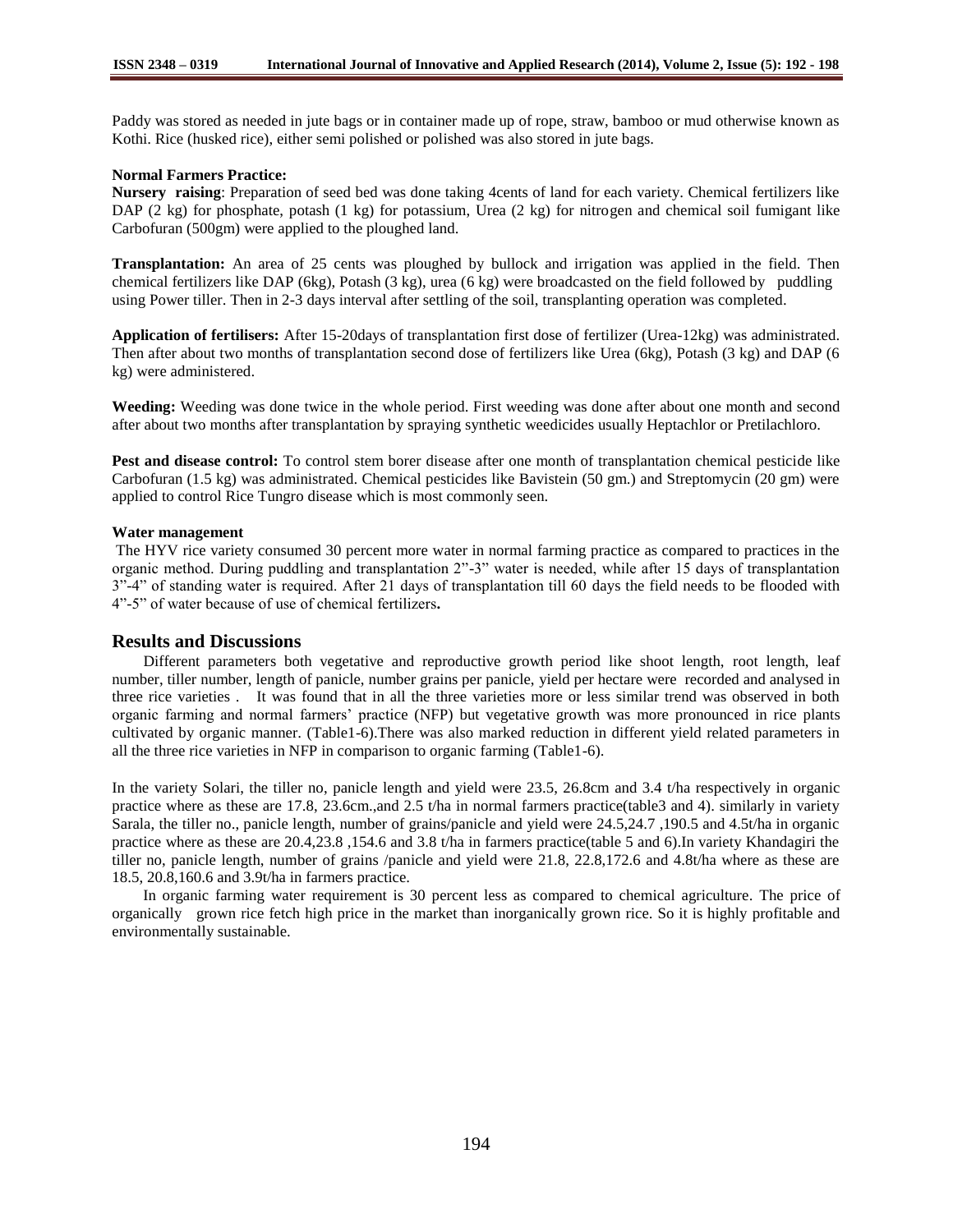| Samp     | Shoot length/     | length<br>Root | No. of leaves/ | No.<br>of         | No.<br>of     | of<br>Length | of<br>No.                | Yield        |
|----------|-------------------|----------------|----------------|-------------------|---------------|--------------|--------------------------|--------------|
| ling age | plant (cm)<br>$+$ | /plant<br>(cm) | plant<br>$+$   | roots/plant $\pm$ | Tiller/ plant | panicle (cm) | grains/                  | (t/ha)       |
| (days)   | $S.E*$            | $\pm$ S.E*     | $S.E^*$        | $S.E^*$           | $+$ S.E*      | $+$ S.E*     | panicle                  |              |
|          |                   |                |                |                   |               |              | $+$ S.E $*$              |              |
|          | 49.84             | 10.54          | 36.48          | 52.62             | 1.00          |              |                          |              |
|          | $_{\pm}$          | 土              | $\pm$          | $\pm$             | 土             |              | $\overline{\phantom{a}}$ |              |
| 45       | 2.84              | 0.25           | 1.20           | 4.56              | 0.00          |              |                          |              |
|          |                   |                |                |                   |               |              |                          |              |
|          | 105.9             | 18.84          | 112.5          | 560.8             | 5.84          | 18.45        |                          |              |
|          | $\pm$             | 土              | $\pm$          |                   | 土             | $\pm$        |                          |              |
| 75       | 4.54              | 0.68           | 1.38           | $\frac{+}{8.45}$  | 0.45          | 1.24         |                          |              |
|          |                   |                |                |                   |               |              |                          |              |
|          |                   |                |                |                   |               |              |                          |              |
|          | 125.5             | 22.48          | 134.7          | 1009              | 20.42         | 22.84        |                          |              |
| 105      | 土                 | $\pm$          | $\pm$          | 土                 | 土             | 土            |                          |              |
|          | 4.86              | 0.74           | 4.12           | 8.94              | 1.25          | 2.22         |                          |              |
|          |                   |                |                |                   |               |              |                          |              |
|          | 130.4             | 25.29          | 116.98         | 1200.2            | 23.54         | 26.84        | 220.5                    |              |
| 135      | $\pm$             | 土              | $\pm$          | $\pm$             | $\pm$         | $\pm$        | 土                        | $3.4 + 0.24$ |
|          | 4.28              | 0.95           | 3.60           | 15.8              | 2.64          | 3.46         | 10.6                     |              |
|          |                   |                |                |                   |               |              |                          |              |

**Table 1. Effect of organic farming on various growth parameters of rice (** *Oryza sativa* **Var. Solari)**

**Table 2. Effect of normal farmer's practice(NFP) on various growth parameters of rice (** *Oryza sativa* **Var. Solari)**

| Samp<br>ling age<br>(days) | Shoot length/<br>plant (cm) $\pm$<br>$S.E*$ | length<br>Root<br>/plant<br>(cm)<br>$\pm$ S.E* | No. of leaves/<br>plant<br>$\pm$<br>$S.E^*$ | of<br>No.<br>roots/plant $\pm$<br>$S.E^*$ | of<br>No.<br>Tiller/ plant<br>$+$ S.E* | of<br>Length<br>panicle (cm)<br>$+$ S.E* | $\sigma$ f<br>No.<br>grains/<br>panicle<br>$+$ S.E* | Yield(t/ha   |
|----------------------------|---------------------------------------------|------------------------------------------------|---------------------------------------------|-------------------------------------------|----------------------------------------|------------------------------------------|-----------------------------------------------------|--------------|
| 45                         | 51.47<br>土<br>3.28                          | 14.56<br>$\frac{+}{0.85}$                      | 40.64<br>$\pm$<br>1.66                      | 42.64<br>$\pm$<br>4.84                    | 1.80<br>$\frac{+}{0.04}$               |                                          | $\overline{\phantom{a}}$                            |              |
| 75                         | 69.82<br>$\frac{+}{4.54}$                   | 17.86<br>$\pm$<br>0.85                         | 101.48<br>$\pm$<br>1.84                     | 464.45<br>$\frac{+}{8.64}$                | 4.56<br>$rac{+}{0.42}$                 | 16.86<br>$\pm$<br>1.64                   |                                                     |              |
| 105                        | 96.45<br>$\frac{+}{3.82}$                   | 20.20<br>土<br>1.42                             | 112.56<br>$\pm$<br>3.84                     | 838.72<br>土<br>10.42                      | 5.64<br>$\pm$<br>1.06                  | 21.84<br>$rac{+}{2.12}$                  |                                                     |              |
| 135                        | 114.64<br>$\pm$<br>4.86                     | 22.24<br>土<br>0.85                             | 88.62<br>$\pm$<br>3.68                      | 900.48<br>土<br>12.82                      | 17.82<br>$\pm$<br>2.64                 | 23.64<br>土<br>3.22                       | 190.5<br>土<br>5.84                                  | $2.5 + 0.21$ |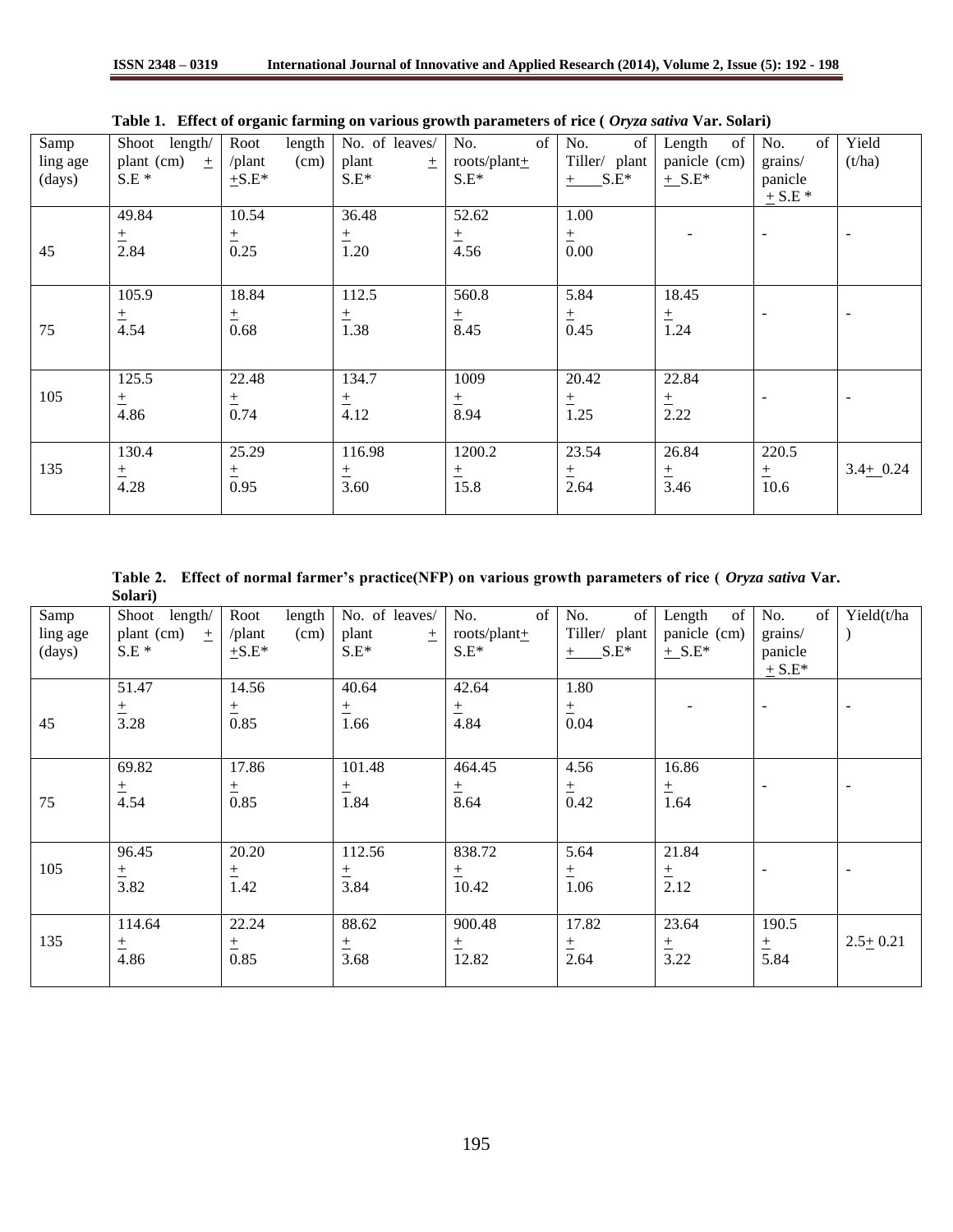|           |                  | - 0                   | $\bullet$ -      |                   |                  |              |                  |                          |
|-----------|------------------|-----------------------|------------------|-------------------|------------------|--------------|------------------|--------------------------|
| Samp      | Shoot length/    | Root<br>length        | No. of leaves/   | of<br>No.         | No.<br>of        | Length<br>of | No.<br>of        | Yield                    |
| ling      | plant (cm)<br>土  | (cm)<br>$\theta$ lant | plant<br>$\pm$ 1 | roots/plant $\pm$ | Tiller/ plant    | panicle (cm) | grains/          | (t/ha)                   |
| age(days) | $S.E*$           | $+$ S.E*              | $S.E^*$          | $S.E^*$           | $+$ S.E*         | $+$ S.E*     | panicle<br>$\pm$ |                          |
|           |                  |                       |                  |                   |                  |              |                  |                          |
|           |                  |                       |                  |                   |                  |              | $S.E*$           |                          |
|           |                  |                       |                  |                   |                  |              |                  |                          |
|           |                  |                       |                  |                   |                  |              |                  |                          |
|           |                  |                       |                  |                   |                  |              |                  |                          |
|           | 48.25            | 15.12                 | 20.42            | 72.68             | 1.00             |              |                  |                          |
|           | $\pm$            | $\pm$                 | $\pm$            | $\pm$             | $\pm$            |              | $\blacksquare$   | $\overline{\phantom{a}}$ |
| 45        | 2.45             | 0.56                  | 2.24             | 4.28              | 0.00             |              |                  |                          |
|           |                  |                       |                  |                   |                  |              |                  |                          |
|           |                  |                       |                  |                   |                  |              |                  |                          |
|           | 62.58            | 22.64                 | 76.58            | 680.56            | 12.42            | 12.24        |                  |                          |
|           | $\pm$            |                       | $\pm$            |                   | 土                | $\pm$        |                  | $\overline{\phantom{a}}$ |
| 75        | 2.54             | $rac{+}{0.74}$        | 4.68             | $\frac{+}{8.36}$  | 0.48             | 0.48         |                  |                          |
|           |                  |                       |                  |                   |                  |              |                  |                          |
|           |                  |                       |                  |                   |                  |              |                  |                          |
|           | 75.86            | 30.86                 | 110.4            | 810.52            | 18.82            | 18.82        |                  |                          |
| 105       |                  |                       |                  |                   |                  |              |                  | $\overline{a}$           |
|           | $\pm$            | $\frac{+}{1.82}$      | $\pm$            | $\pm$             | $\pm$            | $\pm$        |                  |                          |
|           | 4.46             |                       | 4.26             | 10.46             | 1.05             | 1.05         |                  |                          |
|           |                  |                       |                  |                   |                  |              |                  |                          |
|           | 94.24            | 33.66                 | 125.44           | 960.54            | 20.62            | 22.52        |                  |                          |
| 135       |                  |                       | $\pm$            |                   |                  | $\pm$        |                  |                          |
|           | $\frac{+}{4.64}$ | $\frac{+}{2.62}$      | 4.26             | $rac{+}{12.43}$   | $\frac{+}{1.48}$ | 1.74         |                  |                          |
|           |                  |                       |                  |                   |                  |              |                  |                          |
|           |                  |                       |                  |                   |                  |              |                  |                          |
|           | $100.42 + 4.12$  | 34.46                 | 105.7            | 1002.3            | 24.52            | 24.72        | 190.5<br>$\pm$   |                          |
| 150       |                  | $rac{+}{2.34}$        | $\pm$            | $\pm$             | $\pm$            | $\pm$        | 4.84             | $4.5 \pm 0.28$           |
|           |                  |                       | 4.08             | 10.86             | 2.42             | 1.48         |                  |                          |

| Table 3. Effect of organic farming on various growth parameters of rice (Oryza sativa Var. Sarala) |  |  |
|----------------------------------------------------------------------------------------------------|--|--|
|----------------------------------------------------------------------------------------------------|--|--|

**Table 4. Effect of NFM on various growth parameters of rice (** *Oryza sativa* **Var. Sarala)**

|     | 52.42<br>土             | 18.42<br>土             | 18.42<br>土              | 80.46<br>$\pm$          | 1.70<br>$\pm$          |                        | $\overline{\phantom{a}}$ |                 |
|-----|------------------------|------------------------|-------------------------|-------------------------|------------------------|------------------------|--------------------------|-----------------|
| 45  | 1.84                   | 0.68                   | 1.08                    | 4.06                    | 0.004                  |                        |                          |                 |
| 75  | 70.46<br>土<br>2.34     | 24.12<br>土<br>0.84     | 60.12<br>$\pm$<br>3.48  | 540.82<br>土<br>5.86     | 12,84<br>$\pm$<br>0.22 | 10.68<br>土<br>0.24     | $\overline{a}$           |                 |
| 105 | 89.84<br>$\pm$<br>4.28 | 27.28<br>土<br>1.27     | 92.88<br>$\pm$<br>4.12  | 748.84<br>土<br>5.38     | 16.84<br>$\pm$<br>1.26 | 16.42<br>土<br>0.68     |                          |                 |
| 135 | 90.42<br>土<br>4.68     | 29.46<br>土<br>1.24     | 109.48<br>$\pm$<br>4.74 | 802.46<br>$\pm$<br>8.12 | 19.62<br>土<br>1.86     | 21.84<br>$\pm$<br>1.26 | $\qquad \qquad$          |                 |
| 150 | 95.34<br>土<br>4.88     | 32.42<br>$\pm$<br>1.84 | 84.68<br>$\pm$<br>4.06  | 860.68<br>$\pm$<br>8.76 | 20.42<br>$\pm$<br>2.05 | 23.84<br>$\pm$<br>1.94 | 154.64<br>$\pm$<br>5,28  | $3.8 +$<br>0.18 |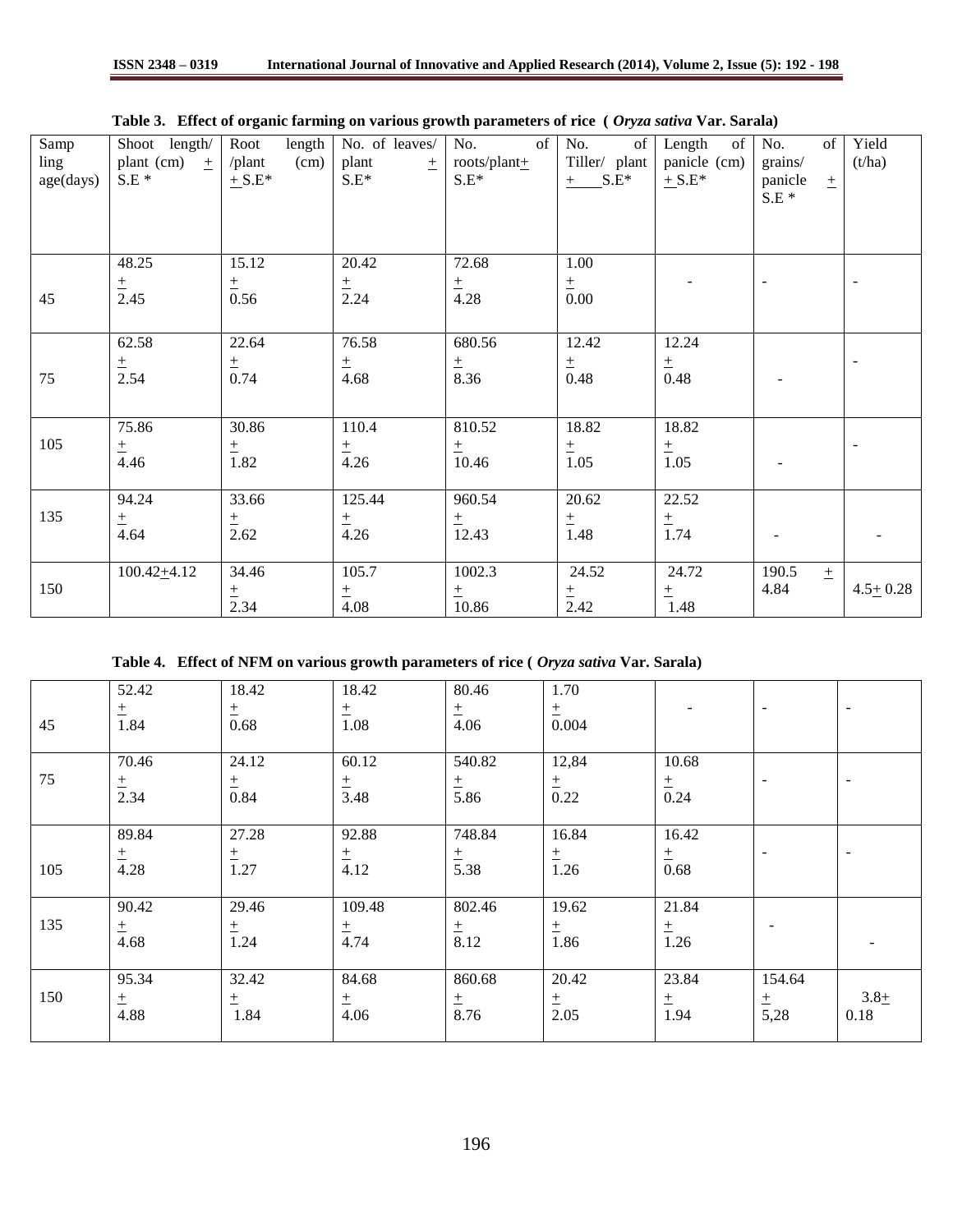| Samp     | Shoot length/     | Root<br>length         | No. of leaves/ | No.<br>of         | of<br>No.      | of<br>Length | of<br>No.                | Yield   |
|----------|-------------------|------------------------|----------------|-------------------|----------------|--------------|--------------------------|---------|
| ling age | plant (cm)<br>$+$ | $\sqrt{$ plant<br>(cm) | plant<br>土     | roots/plant $\pm$ | Tiller/ plant  | panicle (cm) | grains/                  | (t/ha)  |
| (days)   | $S.E*$            | $+S.E^*$               | $S.E^*$        | $S.E^*$           | $S.E^*$<br>$+$ | $+$ S.E*     | panicle                  |         |
|          |                   |                        |                |                   |                |              | $rac{\pm}{\text{S.E}}$ * |         |
|          |                   |                        |                |                   |                |              |                          |         |
|          | 42.45             | 12.42                  | 22.84          | 56.42             |                |              |                          |         |
|          | $\pm$             | 土                      | 土              | 土                 |                |              | $\sim$                   |         |
| 30       | 1.24              | 0.64                   | 1.84           | 2.56              |                |              |                          |         |
|          |                   |                        |                |                   |                |              |                          |         |
|          | 78.28             | 20.48                  | 82.42          | 502.5             | 5.24           | 14.82        |                          |         |
|          | 土                 | 土                      | 土              | 土                 | 土              | 土            | $\overline{\phantom{a}}$ |         |
| 60       | 43.48             | 2.64                   | 2.24           | 4,82              | 0.82           | 0.64         |                          |         |
|          |                   |                        |                |                   |                |              |                          |         |
|          | 85.45             | 25.48                  | 120.4          | 848.9             | 18.42          | 20.48        |                          |         |
| 90       | $\pm$             | 土                      | 土              | $\pm$             | 土              | 土            | $\overline{\phantom{a}}$ |         |
|          | 4.02              | 2.58                   | 3.84           | 6.42              | 1.42           | 1.04         |                          |         |
|          |                   |                        |                |                   |                |              |                          |         |
|          | 90.24             | 28.34                  | 108.4          | 928.8             | 21.82          | 22.84        | 172.64                   |         |
| 110      | $\pm$             | 土                      | 土              | $\pm$             | 土              | $\pm$        | $\pm$                    |         |
|          | 5.12              | 2.74                   | 3.82           | 5.62              | 2.62           | 1.08         | 3.46                     | $4.8 +$ |
|          |                   |                        |                |                   |                |              |                          | 0.32    |

**Table 5. Effect of organic farming on various growth parameters of rice (** *Oryza sativa* **Var. Khandagiri)** 

**Table 6. Effect of NFP on various growth parameters of rice (** *Oryza sativa* **Var. Khandagiri)**

| Samp     | Shoot length/       | Root<br>length | No. of leaves/   | No.<br>of        | No.<br>of     | of<br>Length | of<br>No.                | Yield                    |
|----------|---------------------|----------------|------------------|------------------|---------------|--------------|--------------------------|--------------------------|
| ling age | plant (cm)<br>$\pm$ | /plant<br>(cm) | plant<br>土       | roots/plant $+$  | Tiller/ plant | panicle (cm) | grains/                  | (t/ha)                   |
| (days)   | $S.E*$              | $+S.E^*$       | $S.E^*$          | $S.E^*$          | $+$ S.E*      | $+$ S.E*     | panicle                  |                          |
|          |                     |                |                  |                  |               |              | $\pm$                    |                          |
|          |                     |                |                  |                  |               |              | $S.E*$                   |                          |
|          | 45.08               | 14.86          | 20.88            | 52.82            |               |              |                          |                          |
|          | 土                   | 土              | $\pm$            | $\pm$            |               |              | $\overline{\phantom{a}}$ | $\overline{\phantom{a}}$ |
| 30       | 1.34                | 0.46           | 1.12             | 2.88             |               |              |                          |                          |
|          |                     |                |                  |                  |               |              |                          |                          |
|          | 68.27               | 21.48          | 78.08            | 468.9            | 4.94          | 12.98        |                          |                          |
|          | 土                   | 土              | $\pm$            | 土                | 土             | 土            | $\overline{\phantom{a}}$ | ٠                        |
| 60       | 2.45                | 1.64           | 2.64             | 4.82             | 0.04          | 0.44         |                          |                          |
|          |                     |                |                  |                  |               |              |                          |                          |
|          | 82.60               | 23.34          | 104.58           | 786.0            | 16.46         | 18.84        |                          |                          |
| 90       |                     | 土              | $\frac{+}{3.64}$ | $\frac{+}{5.48}$ | 土             | 土            | $\overline{\phantom{a}}$ |                          |
|          | $\frac{+}{4.86}$    | 2.08           |                  |                  | 1.84          | 0.08         |                          |                          |
|          |                     |                |                  |                  |               |              |                          |                          |
|          | 85.14               | 24.24          | 88.68            | 848.8            | 18.56         | 20.82        | 160.84                   |                          |
| 110      | $_{\pm}$            | 土              | $\pm$            | $\pm$            | 土             | 土            | 土                        |                          |
|          | 3.72                | 1.98           | 3.02             | 5.62             | 2.78          | 1.12         | 4.56                     | $3.9 +$                  |
|          |                     |                |                  |                  |               |              |                          | 0.21                     |

## **Acknowledgement**

 The first author gratefully acknowledges the financial support received from University Grants Commission (UGC) and the laboratory support extended by Principal, Kamala Nehru Women's College, Bhubaneswar. The invaluable inputs received from the organic farmer Shri Natabar Sarangi and his associate Shri Yubaraj Swain in the study area is also highly acknowledged.